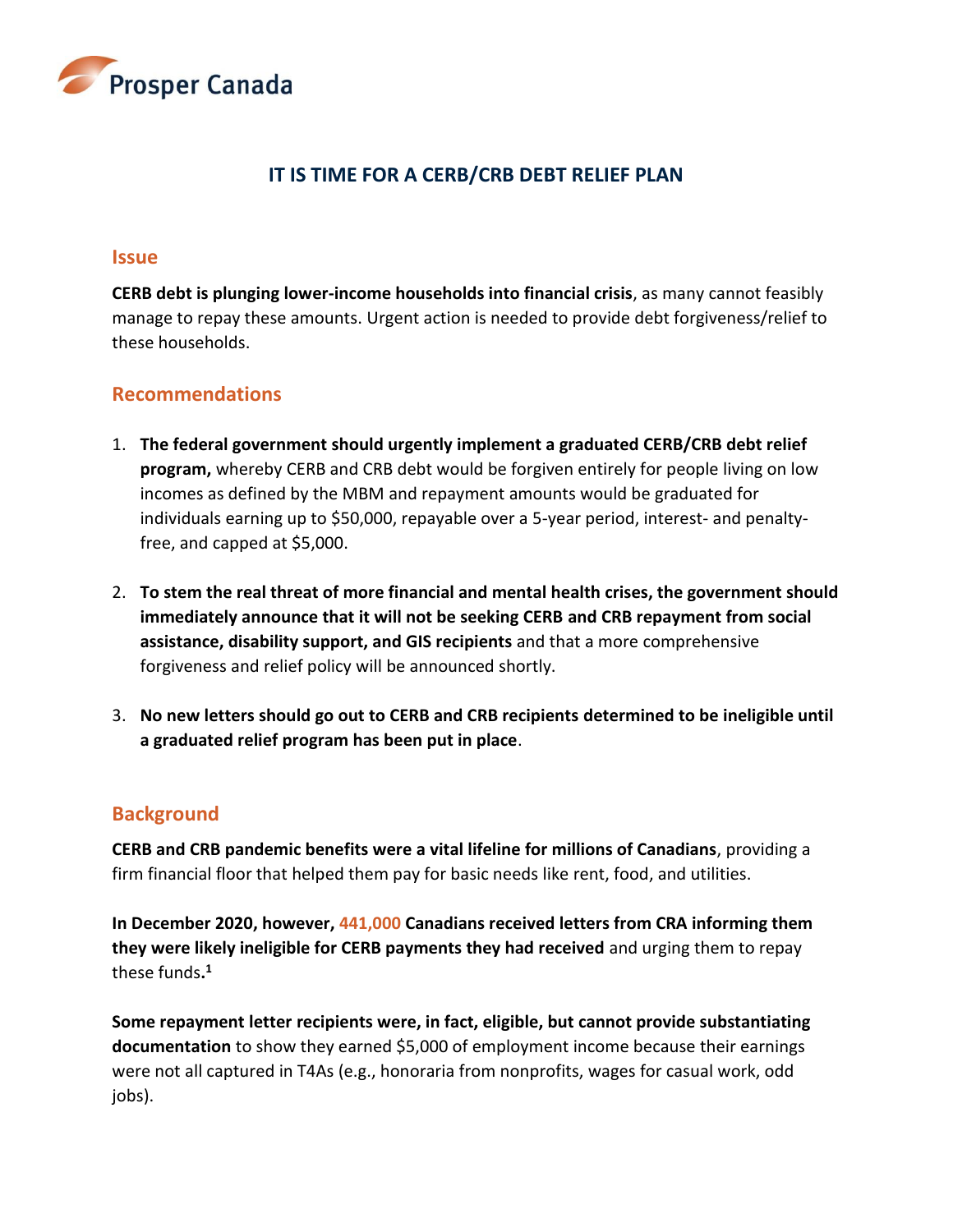**Others were asked to apply for CERB, regardless of their eligibility, by government social assistance caseworkers** or risk losing their income assistance. Provincial social assistance rules generally require beneficiaries to apply for all available benefits.

**Some applicants applied in good faith, but did not understand CERB eligibility requirements,** while others had no other options when their costs increased and community support programs they relied on to help meet basic needs shut down.

**Most CERB recipients were low-/moderate-income Canadians, many heavily reliant on social assistance, disability support, or seniors' benefits**, and consequently now have little or no ability to repay<sup>2</sup> the CERB payments they received – in some cases up to \$19,000.

**In many cases, CERB payments low-income people received were partially or even fully clawed back by provincial programs – e.g., social assistance,<sup>3</sup> disability support, rent-geared**to-income**<sup>4</sup>** housing. These people are now being asked to pay back funds that, in large part, ultimately flowed to their provincial/territorial government – not to them.

**CRA is expected to shortly issue repayment letters to CRB recipients who have similarly been determined to be ineligible for the benefits they received**, further exacerbating the scale and severity of this issue.

# **Rationale**

**The purpose of CERB and CRB was to financially stabilize Canadians impacted by pandemic earnings and job losses, prevent hardship, and enable people at risk to stay home safely.** By these measures, these emergency programs were unqualified successes.

**When these benefits were launched, though, all involved knew that the decision to rely on attestation alone would come at the cost of complications down the road**. The government made the right choice in opting for speed, but we now need to deal with the repercussions of this choice.

**We would argue the original objectives of CERB/CRB should still prevail in guiding how the government deals with those it has now determined are ineligible**. We are still in a pandemic, arguably the worst wave yet, people with low/moderate incomes continue to bear the economic brunt, and they remain the only economic group for whom rates of financial strain and hardship continue to grow.<sup>5</sup>

**For the first time, in some cases, people on social assistance no longer had to choose between buying food, paying rent, or meeting their health needs – thanks to CERB.** To learn they now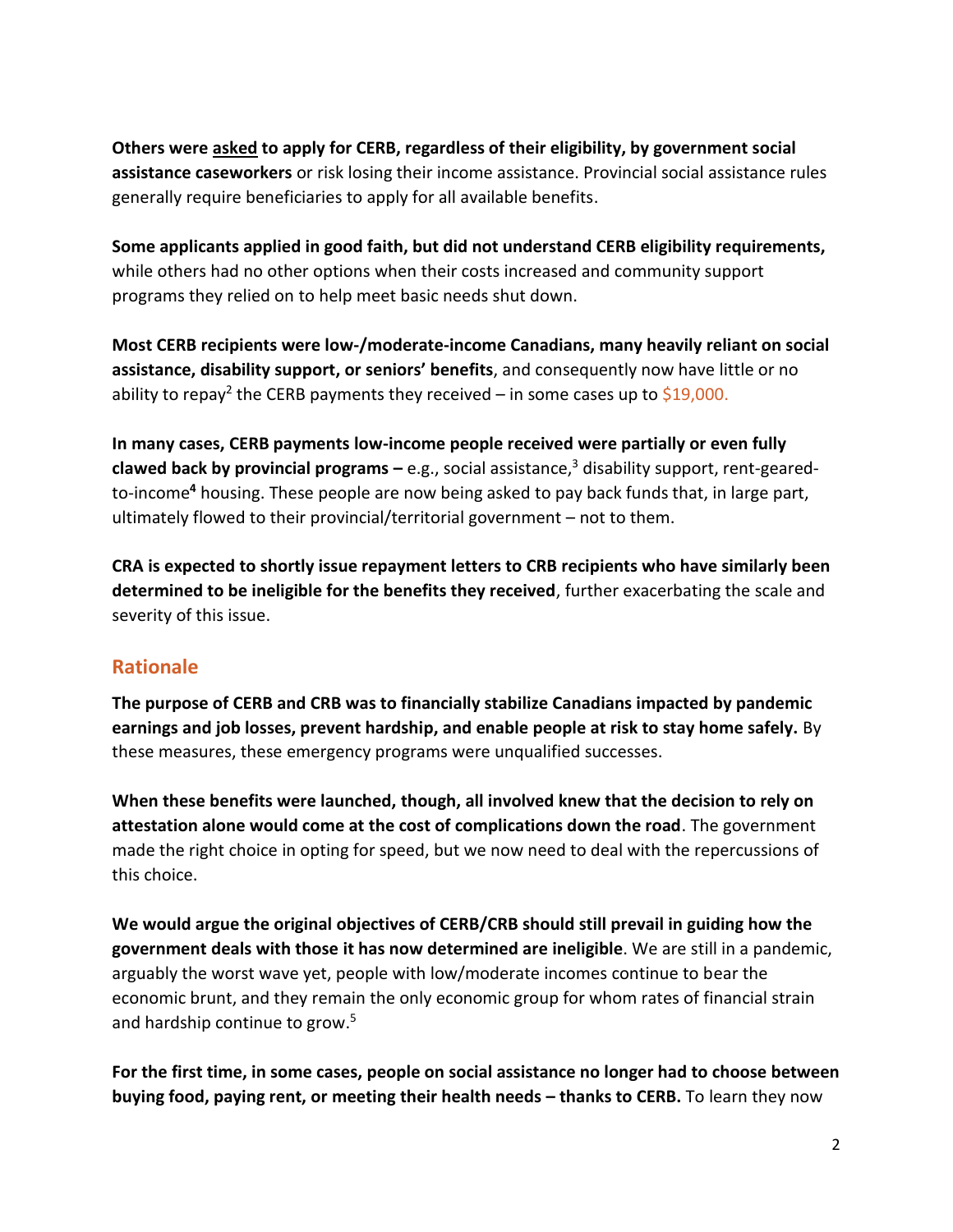owe the federal government thousands of dollars is a cruel blow that is causing enormous stress to already vulnerable individuals.

**Community agencies and credit counselling organizations are reporting a sharp rise in clients in financial crisis precipitated by CERB debt,** a debt made more impossible by the fact that many low-income CERB recipients also saw their 2021 federal income benefits reduced or eliminated due to the CERB income they received in 2020.

**CERB debt and clawbacks are causing clients to report higher than normal levels of financial stress** to community financial help workers and credit counsellors.

**Social assistance and disability support beneficiaries live far below Canada's official poverty line<sup>6</sup> and cannot hope to repay debts of the magnitude incurred through CERB** except by foregoing basic needs such as food and shelter.

**It is, therefore, contrary to the intent of CERB/CRB to assign any CERB debt to these individuals**. The weight of even a potential debt this size is a daily threat to vulnerable Canadians' peace of mind and mental health and is causing them to make choices – such as not tax filing – that further undermine their financial stability and health.

**The fact that many social assistance/disability support recipients were forced into applying for and taking CERB by provincial/territorial governments** so they could offload their caseloads onto CERB suggests that any ineligible amounts should first be recovered from these governments – not beneficiaries who were caught in the middle through no fault of their own.

**65% of Canadian households with incomes under \$50,000 are experiencing financial hardship right now and over 40% have unmanageable debt.<sup>7</sup>** If the government is sincere in wanting to effect an inclusive and equitable recovery, then there is nothing to be gained economically from saddling these households with yet more debt that they cannot manage.

**A generous, graduated debt forgiveness and relief scheme tailored to ability to pay, that caps CERB debt at \$5,000 and allows for repayment over 5 years interest- and penalty-free,** provides for some recovery of misallocated funds, but in a balanced and manageable manner that does not further threaten the financial stability of struggling households.

**The results of the last election showed that Canadians appreciate the government's efforts to "have their backs" and understand that extraordinary measures and expenditures are necessary to protect the most vulnerable** in this pandemic and to enable everyone to participate in our eventual economic recovery.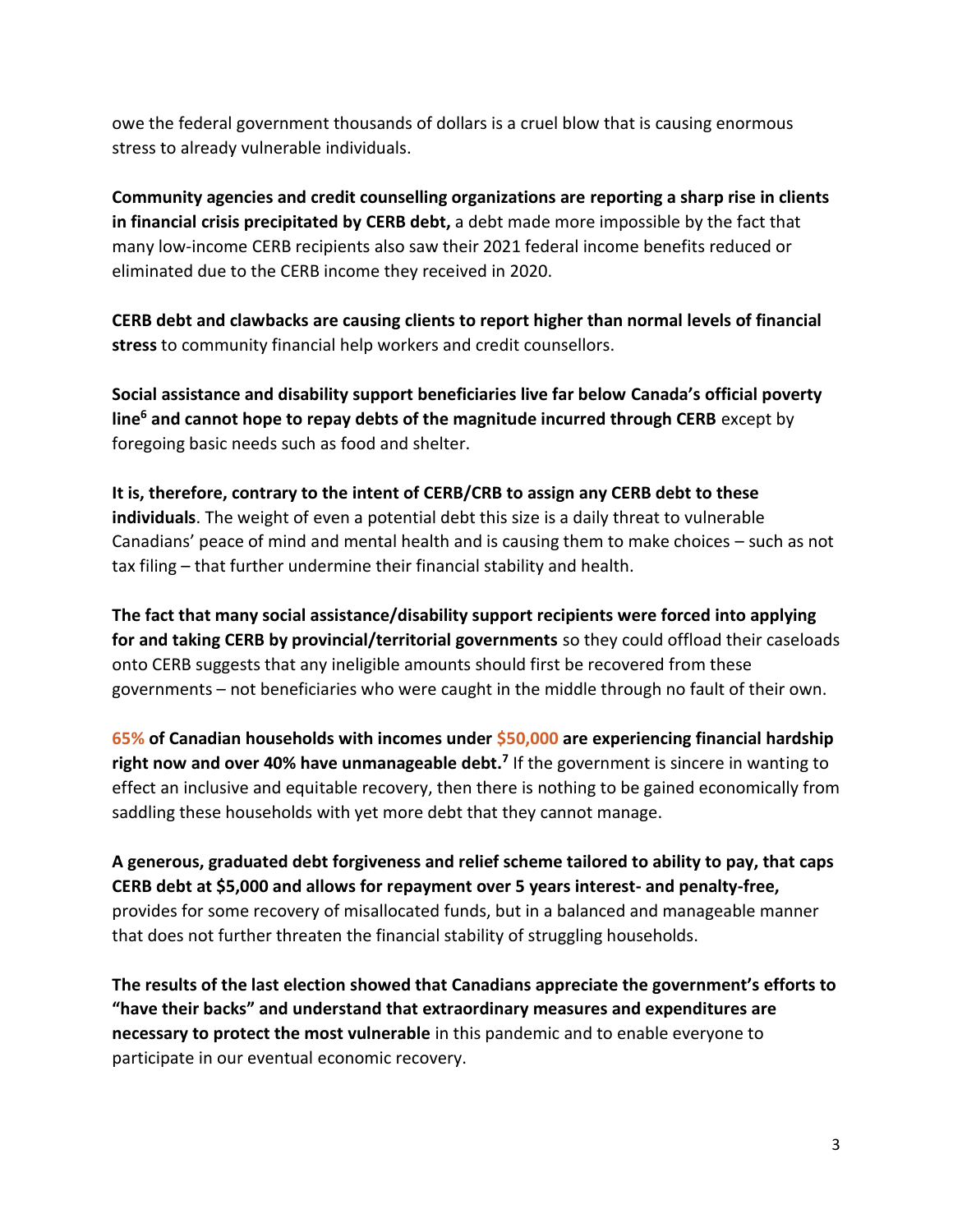**A CERB debt forgiveness and relief plan would protect vulnerable and financially struggling Canadians from deeper poverty and hardship** and demonstrate, once again, the government's commitment to ensuring *all* Canadians are supported to make it through this pandemic safely.